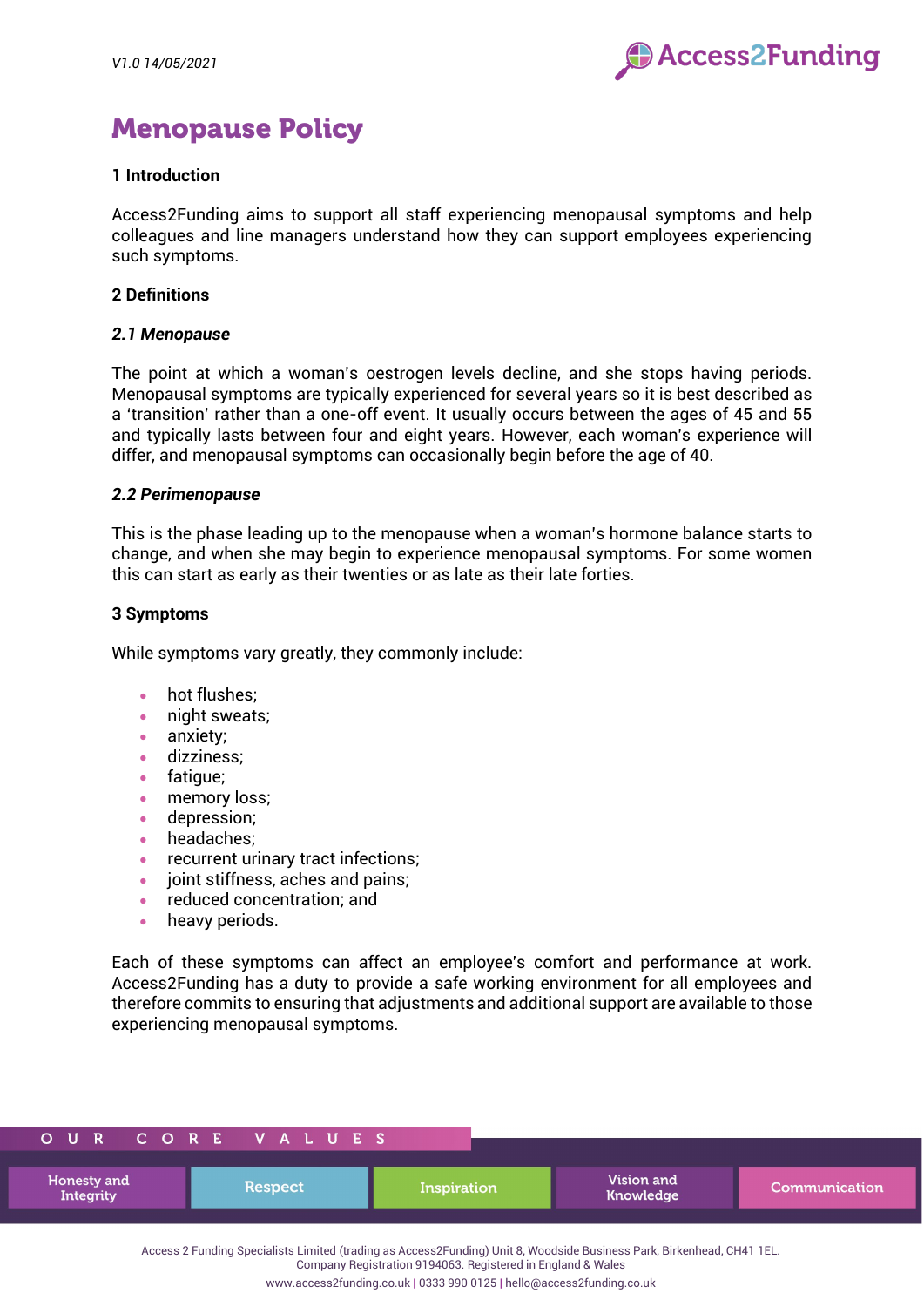

## **4 Available support**

We aim to facilitate an open, understanding working environment. Employees are encouraged to inform their line manager that they are experiencing menopausal symptoms at an early stage to ensure that symptoms are treated as an ongoing health issue rather than as individual instances of ill health.

Early notification will also help line managers to determine the most appropriate course of action to support an employee's individual needs. Employees who do not wish to discuss the issue with their direct line manager may find it helpful to have an initial discussion with a trusted colleague or another manager instead. They can also raise the issue with HR if they need support.

### **5 Employee Assistance Programme**

Upon successful completion of your probation period employees have access to a confidential service via the Employee Assistance Programme, *Medicash*.

The service offers support, expert advice and specialist counselling. It's free and easy to access and is available online or on the telephone 24 hours a day, 7 days a week.

### **6 Medical support**

We encourage employees to speak to their GP when they are experiencing menopausal symptoms.

## **7 Further resources**

The following are links to some external sites that you may find useful. We are aware there is a lot of guidance available, and everyone is different so please use this as a guide only and do let us know if there are any links that should be added to this list:

- *[Menopause Matters](https://emea01.safelinks.protection.outlook.com/?url=https%3A%2F%2Fwww.menopausematters.co.uk%2F&data=04%7C01%7C%7Cc89d882484094c4a085508d8f9eed1f4%7C84df9e7fe9f640afb435aaaaaaaaaaaa%7C1%7C0%7C637534151402702680%7CUnknown%7CTWFpbGZsb3d8eyJWIjoiMC4wLjAwMDAiLCJQIjoiV2luMzIiLCJBTiI6Ik1haWwiLCJXVCI6Mn0%3D%7C1000&sdata=1ZMEuFqsBjCyvVUroOg9rJ9j8ak5petdaRH7uF31m80%3D&reserved=0),* which provides information about the menopause, menopausal symptoms and treatment options;
- the *Daisy [Network](https://emea01.safelinks.protection.outlook.com/?url=https%3A%2F%2Fwww.daisynetwork.org%2F&data=04%7C01%7C%7Cc89d882484094c4a085508d8f9eed1f4%7C84df9e7fe9f640afb435aaaaaaaaaaaa%7C1%7C0%7C637534151402712645%7CUnknown%7CTWFpbGZsb3d8eyJWIjoiMC4wLjAwMDAiLCJQIjoiV2luMzIiLCJBTiI6Ik1haWwiLCJXVCI6Mn0%3D%7C1000&sdata=Rzhe14Crbxc6qgvPj2QK5LyVS8sb2aqcqys2Lglm2Rw%3D&reserved=0) Charity*, which provides support for women experiencing premature menopause or premature ovarian insufficiency;
- the *[Menopause Café](https://emea01.safelinks.protection.outlook.com/?url=https%3A%2F%2Fwww.menopausecafe.net%2F&data=04%7C01%7C%7Cc89d882484094c4a085508d8f9eed1f4%7C84df9e7fe9f640afb435aaaaaaaaaaaa%7C1%7C0%7C637534151402712645%7CUnknown%7CTWFpbGZsb3d8eyJWIjoiMC4wLjAwMDAiLCJQIjoiV2luMzIiLCJBTiI6Ik1haWwiLCJXVCI6Mn0%3D%7C1000&sdata=%2BLQ7cHrEAW5MbUAD9jCAJ7J%2BBiNvETOn0UU4RoxLANM%3D&reserved=0)*, which provides information about events where strangers gather to eat cake, drink tea and discuss the menopause;
- *Henpicked*, an online community that gives women a place to have their say, promote healthy debate and bring about positive change;
- *MegsMenopause*, an 'honest and frank' look at all things menopause;
- **CIPD**, we also recommend this practical quide for people managers from the CIPD. which offers quidance on supporting employees going through the menopause, including how to approach the conversations about it appropriately and sensitively.

| OUR                             | I CORE VALUES, |             |                         |                       |
|---------------------------------|----------------|-------------|-------------------------|-----------------------|
| Honesty and<br><b>Integrity</b> | <b>Respect</b> | Inspiration | Vision and<br>Knowledge | <b>Communication'</b> |

Access 2 Funding Specialists Limited (trading as Access2Funding) Unit 8, Woodside Business Park, Birkenhead, CH41 1EL. Company Registration 9194063. Registered in England & Wales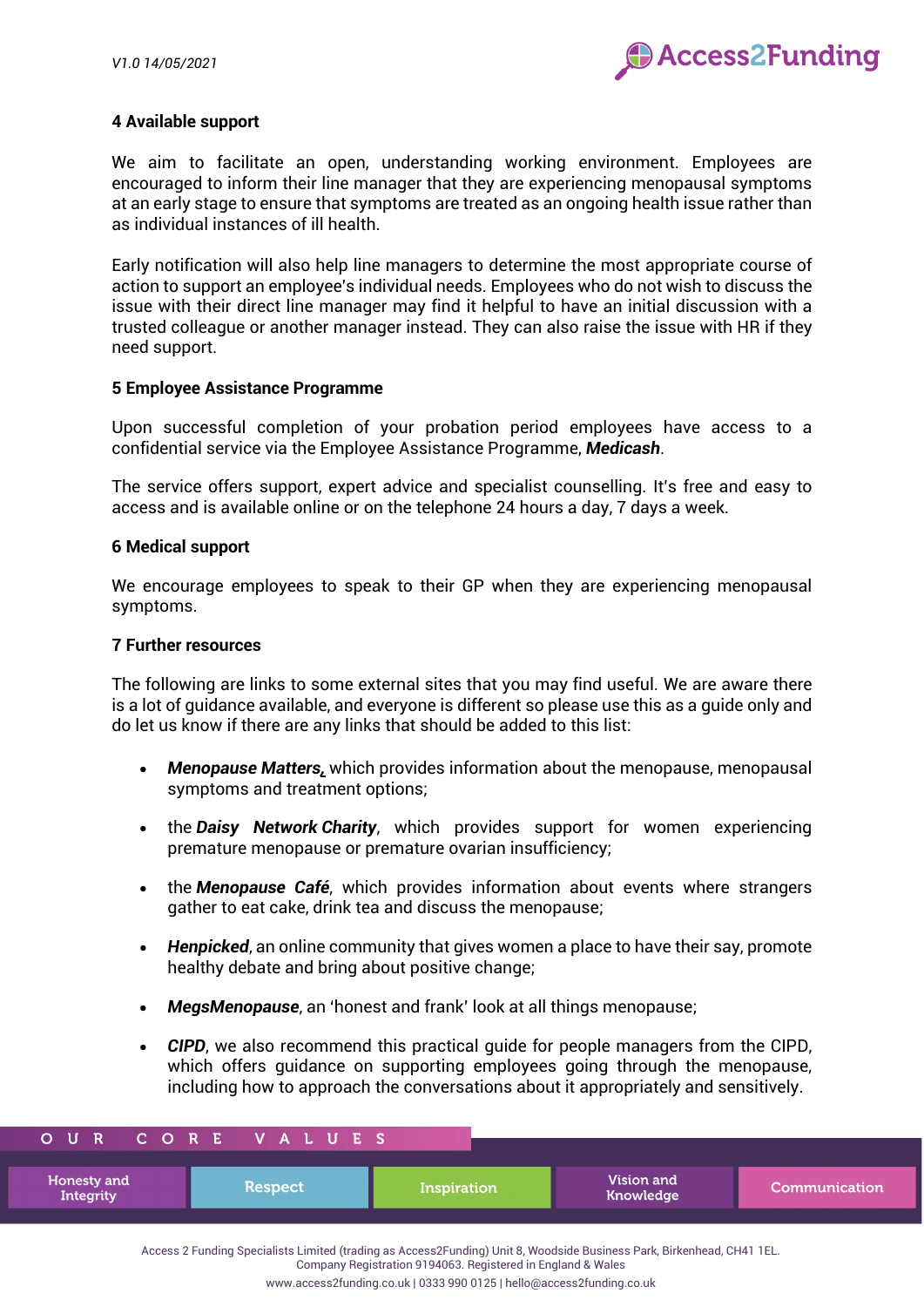

# **8 Reasonable adjustments**

## *8.1 Temperature control*

Access2Funding strives to achieve a comfortable working temperature for employees. We will allow flexibility within its dress code where reasonable. Desk fans will be provided upon request.

## *8.2 Flexible working*

Access2Funding recognises that difficulty sleeping is a common symptom of the menopause. To reflect this, as well as the impact of other common symptoms, we aim to facilitate flexible working wherever possible. Requests for flexible working could include asking for:

- more breaks and time away from their computer
- flexibility to work in other areas of the building when in the office
- earlier start times and finish times to avoid peak travel times when travelling into the office
- a request to reduce working hours on a temporary basis
- turning their camera off when on Teams calls, and also having a walking meeting instead if helpful
- a change to the pattern of hours worked
- permission to perform work from home

Employees should discuss such requests with their line manager or HR. Depending on the circumstances, requests may be approved on a permanent or temporary basis.

## **9 Responsibilities for employees, colleagues and line managers**

The following identifies our responsibilities as employees, colleagues and line managers.

### **Employees/Colleagues should:**

- Educate themselves about the menopause and become familiar with the terms of this policy.
- Understand what information is available.
- Seek advice and guidance from available support provided at Access2Funding.
- Support colleagues.
- Be as open and honest as possible with line managers reviewing and working through the available options together to ensure appropriate measures which support their working environment are in place.
- Agree to keep their line manager informed to ensure that the right support is being provided. If unable to speak to their line manager please speak to HR.

|                                 | OUR CORE VALUES |             |                         |               |
|---------------------------------|-----------------|-------------|-------------------------|---------------|
| Honesty and<br><b>Integrity</b> | <b>Respect</b>  | Inspiration | Vision and<br>Knowledge | Communication |

Access 2 Funding Specialists Limited (trading as Access2Funding) Unit 8, Woodside Business Park, Birkenhead, CH41 1EL.